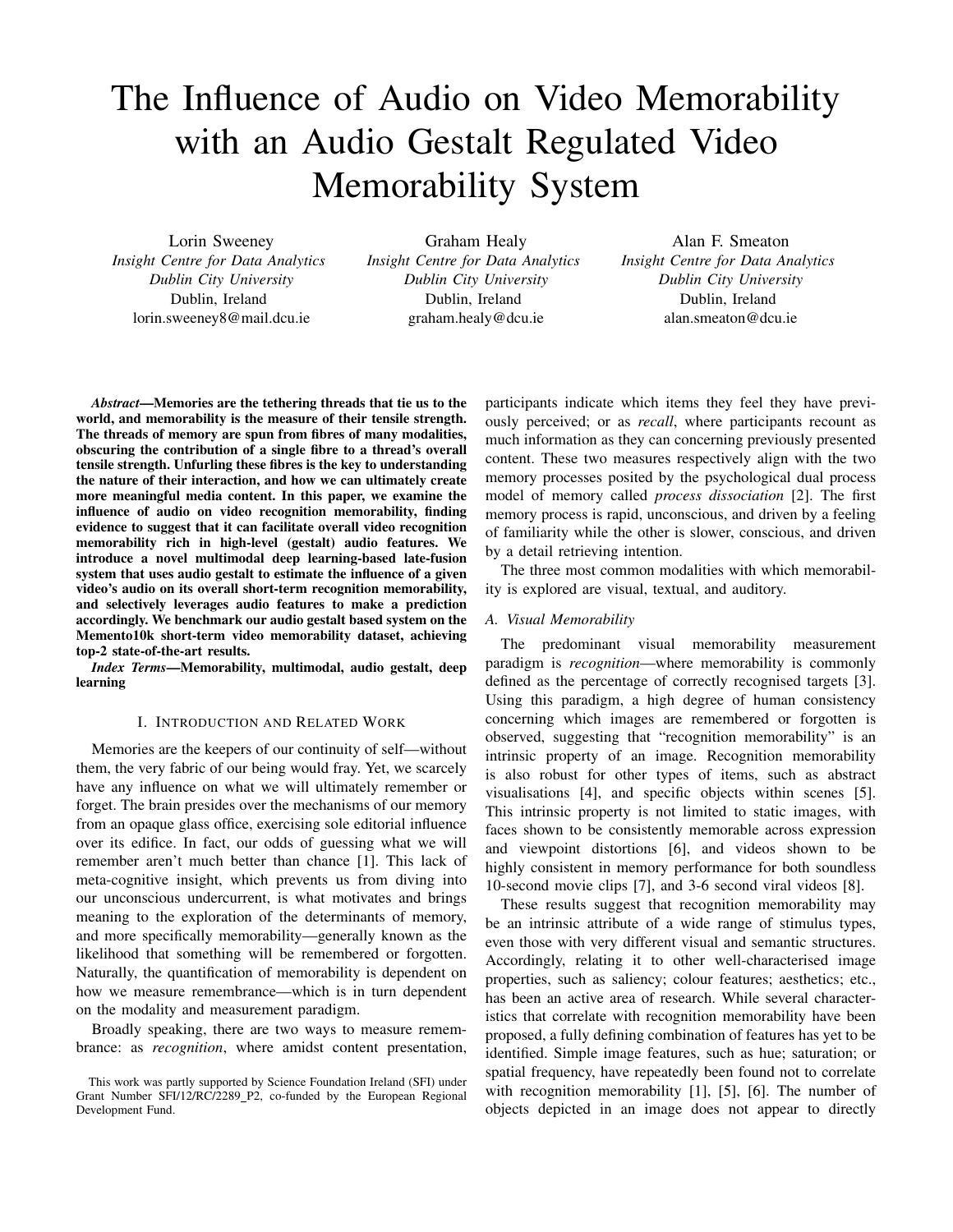relate to its overall recognition memorability [9], and likewise with properties such as aesthetics and interestingness [1]. However, combinations of semantically based attributes, such as object/scene category, emotion or actions, are predictive of recognition memorability [10]. Additionally, scrambled images retain consistencies in recognition memorability, but only for short time periods (seconds). These findings suggest that recognition memorability is more closely linked to high-level perceptual properties of an image rather than low-level visual properties.

# *B. Textual Memorability*

Many basics visual recall memorability findings—recall as a function of serial presentation position—are also observed in the textual equivalent [11]. However, repeated recall has been found to incrementally increase subsequent recall performance for images, but not for words [12]. Words that arouse stronger emotion and are easier to visualise, exhibit enhanced recall [13], while concrete words that refer to things that can be experienced by the senses, have a relative advantage in recall over abstract words. Words with smaller sets of associated words have an advantage over those with larger sets [14]. Minimally counter-intuitive concepts have been found to lead to better recall, suggesting that recall memorability is not an inherent property of a concept, but a property of the concept in the context it is presented [15].

Similar to images, the recognition memorability of simple words is highly consistent across individuals, suggesting that it is an intrinsic property of words [16]. Less familiar, lowerfrequency words [17]; imageable and concrete words [18], emotionally salient words [19] and the semantic context [20] in which they are presented, all enhance recognition memorability. Additionally, meanings of words are retained in favour of their lexical properties [21].

## *C. Auditory Memorability*

Research into audio recall memorability shows that naming or verbalising sounds (phonological-articulation) can improve recall [22], and accordingly, non-verbal sounds have lower recall than verbal sounds [23]. Emotionality is known to play an important role in memory formation, and the emotional impact of a sound is correlated with the clarity of its perceived source [24]. Human activity is considered to be a positively valenced sound [25], and positive valence improves sound recall [26]. It is generally accepted that auditory recall memorability is inferior to visual recall memorability, and decays more quickly [27]. However, it is important not to overlook the role of the audio modality when exploring multi-modal media memorability, as multi-sensory experiences exhibit increased recall accuracy compared to uni-sensory ones [28], and sounds have the potential to provide valuable contextual priming information [29].

While little research has been conducted on auditory recognition memorability, interest has started to grow. Recent research suggests that similar to images and words, recognition memorability is an intrinsic property of sounds [30].

# *D. The MediaEval Memorability Task*

The MediaEval2020 memorability task [8] is an annual event which benchmarks the effectiveness of predicting video memorability automatically. In 2020 this operated on video data which included audio for the first time, and several participants included audio features in their approaches to computing video memorability. Our approach and submission to the benchmark included audio gestalt features and produced promising preliminary results on the development test set of videos, shown in Table I. Due to the abnormally low, participant-wide results on the official validation set shown in Table II, and an omission in our official submissions, very little insight into the efficacy of our approach was gained. However, one of our audio-based submissions [31] did achieve the best-in-class results from among all participants for longterm memorability predictions.

TABLE I MEDIAEVAL2020 MEDIA MEMORABILITY TASK RESULTS ON 200 DEV-SET VIDEOS KEPT FOR VALIDATION FOR EACH OF OUR RUNS.

|                            | Short-term      | Long-term       |
|----------------------------|-----------------|-----------------|
| Run                        | <b>Spearman</b> | <b>Spearman</b> |
| Aug Captions + Spectrogram | 0.345           | 0.365           |
| Captions + Frames          | 0.338           | 0.437           |
| Everything                 | 0.319           | 0.425           |
| Audio Gestalt Spectrogram  | 0.364           | 0.470           |
| memento 10k                | 0.314           |                 |
|                            |                 |                 |

TABLE II OFFICIAL MEDIAEVAL2020 MEDIA MEMORABILITY TASK RESULTS ON TEST-SET FOR EACH OF OUR SUBMITTED RUNS.

| Short-term      | Long-term |
|-----------------|-----------|
| <b>Spearman</b> | Spearman  |
| 0.054           | 0.113     |
| 0.05            | 0.059     |
|                 | 0.119     |
| 0.076           | 0.041     |
| 0.137           |           |
|                 |           |

In this paper, we evaluate the utility of including the audio modality in short-term video "recognition memorability" prediction, and assess our gestalt based video memorability prediction system by benchmarking it on the Memento10k dataset [32], comparing it to state-of-the-art solutions. Our contributions are two-fold: A) we assess the influence of the audio modality on video memorability B) we propose a multimodal deep learning-based late fusion system that uses audio gestalt to estimate the influence of the audio modality on overall video memorability, and selectively leverage audio features accordingly. Due to the nature of the Memento10k dataset, the recognition memorability in question is short-term.

## II. METHODOLOGY

# *A. Audio Gestalt Regulated Video Memorability*

Our system is a multimodal deep-learning based late fusion framework that uses an audio gestalt conditional mechanism to predict short-term video recognition memorability Figure 1.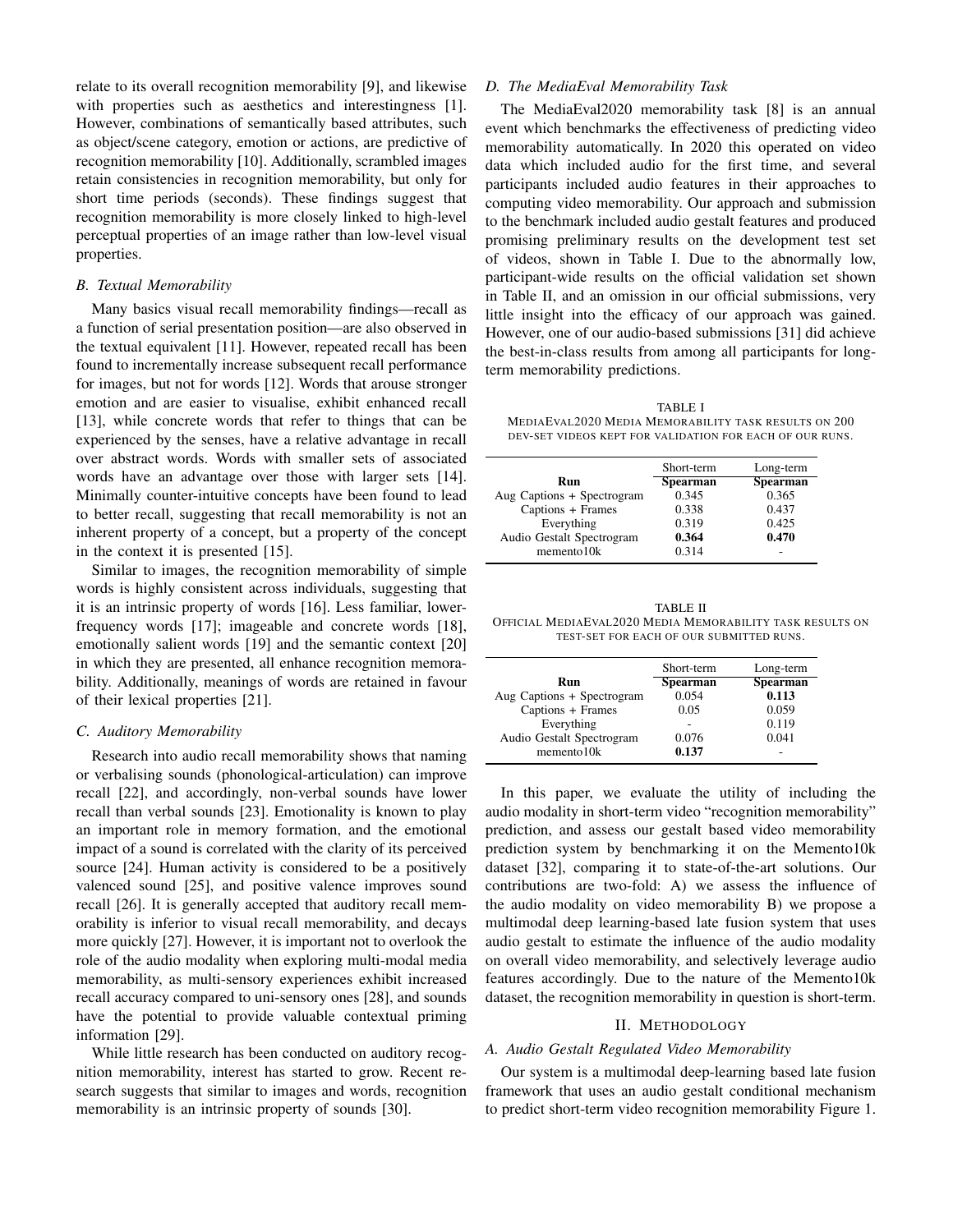Depending on an audio gestalt threshold (0.8), one of two pathways—*without audio*, using textual and visual features; and *with audio*, using textual, visual, and auditory features is used to predict a video's recognition memorability score. The *without audio* stream's predictions are the weighted sum of our *Frame* model (0.38), and *Caption* model (0.62), while the *with audio* stream's predictions are the weighted sum of our *Frame* model (0.4), *Augmented Caption* model (0.47), and *Spectrogram* model (0.13). Both the weightings of the models's predictions and the gestalt threshold are determined using Randomised Search Cross-Validation (RSCV) from 0 to 1, in increments of 0.01.



Fig. 1. Our multimodal deep-learning based late fusion framework, using a conditional audio gestalt based threshold.

## *B. Audio Gestalt*

The Gestalt principles were first introduced by [33] in 1928, and continue to be relevant in modern psychology. Traditionally thought of as rules that characterise the organisation of visual scenes—helping us understand them better the Gestalt principles of *similarity*; *connectedness*; *common region*; *spatial proximity* [34], and *goodness* [35] have been shown to benefit visual recognition memorability.

The very first usage of the term Gestalt was in 1890 in [36], which observed that humans can recognise two identical melodies even when no two corresponding notes have the same frequency. It was suggested that this property indicated the presence of a "Gestalt quality"—a conceptual characteristic that assists our "big picture" understanding of complex sensory data composed of many different parts. Unfortunately, since then, few insights intersecting audio gestalt and other well established audio properties have been revealed. The concept of gestalt in the context of audio was recently reintroduced by [30], using the term gestalt to encapsulate high-level conceptual audio features. They found the following gestalt features: imageability; human causal uncertainty (Hcu); arousal; and familiarity, to be strongly correlated with audio memorability. In in this paper, we aim to practically apply these findings with the goal of elucidating the role of audio in overall video recognition memorability.

We create our own audio gestalt predictor using a weighted sum of our proxy measures for these four features. RSCV between 0 and 1 in increments of 0.05 is used to determine each of the weights. Due to the strong negative correlation between sound imageability and musicality [37], we predicate imageability on whether the audio is classified as music or not. We use the PANNs [38] network to generate audio-tags, labelling the audio as music (giving it a score of 1.0) if a musical tag is present in the top 75% confidence. Hcu and arousal scores are independently predicted with ImageNetpretrained xResNet34 models fine-tuned on spectrograms from the HCU400 dataset [24]. Due limited available options, for familiarity, we use the top audio-tag confidence score of the PANNs [38] network as a proxy (Spearman  $= 0.305$ , pval  $=$ 4.749e-10 between the two scores in the HCU400 dataset). These four scores are then normalised (scaled into a 0-1 range), and a weighted score (with weights of 0.2, 0.2, 0.2, and 0.4 respectively) is calculated to produce an audio gestalt score.



Fig. 2. Distribution of audio gestalt and gestalt related audio features from 1,468 validation videos.

#### *C. Auditory Features*

For auditory features, we train a network to predict a video's recognition memorability from audio spectrograms our *Spectrogram model*. We extracted Mel-frequency cepstral coefficients (n fft:2048, hop length:256, n mels:128) from the the 6,890 Memento10k [32] training videos with audio, and stacked them with their delta coefficients in order to create three channel spectrogram images. These spectrogram images are then used to train an ImageNet-pretrained xRes-Net34 model for 15 epochs; with a max learning rate of 1e-2; and weight decay of 1e-3 to predict audio recognition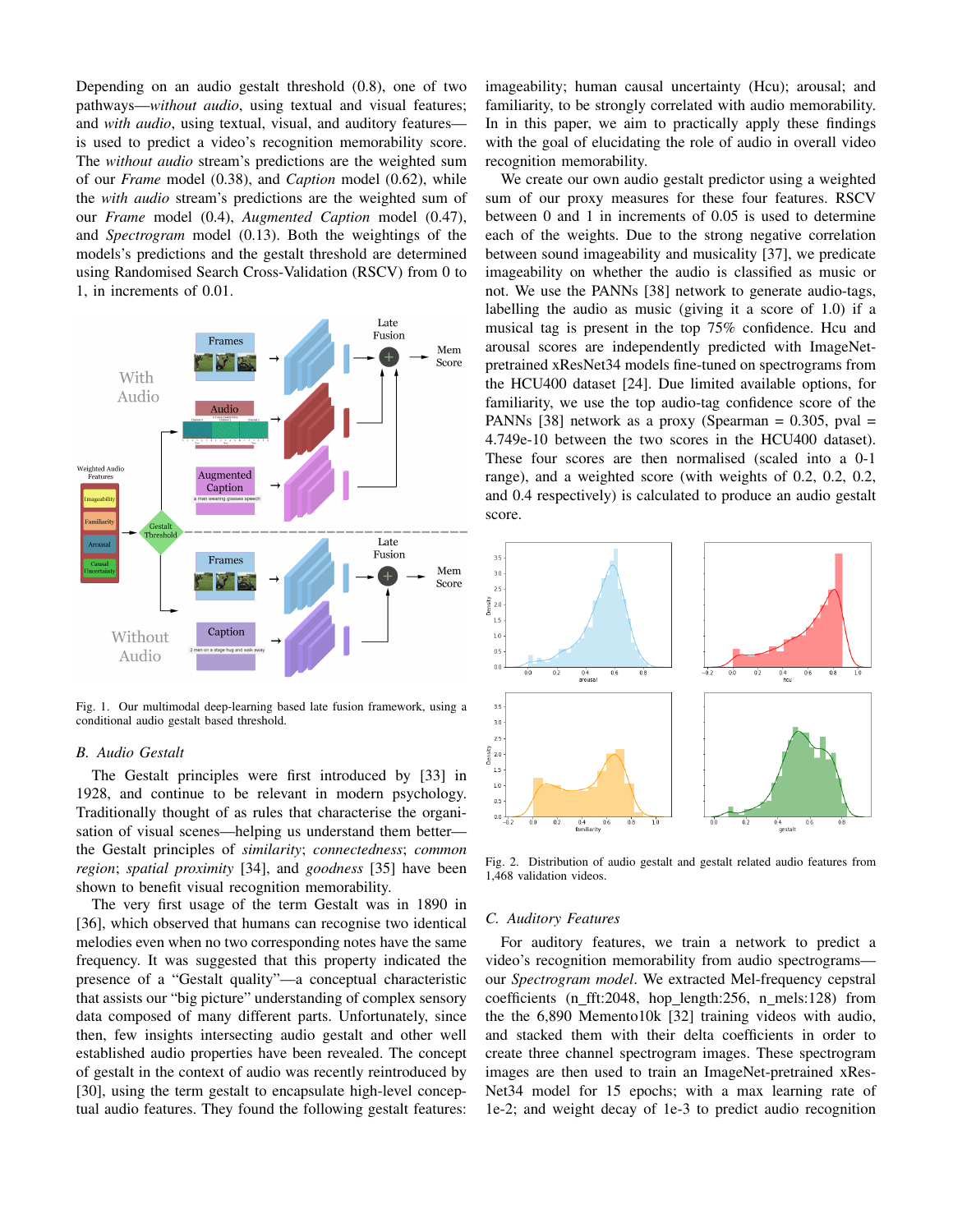

Fig. 3. Effect of gestalt thresholds on Spearman scores of 1,468 Memento10k validation videos.

memorability. Additionally, we fit a Bayesian Ridge Regressor with VGGish [39] audio features—our *Bayesian Ridge* model. We extract 128-dimensional embeddings for each second of video audio, resulting in a 384-dimensional feature set per video.

# *D. Visual Features*

We evaluate the extent to which static visual features contribute to video recognition memorability by training a network to predict a video's recognition memorability from a single frame—our *Frame* model. We train an ImageNet-pretrained xResNet50 to predict image recognition memorability by first training on the LaMem dataset [3] for 50 epochs; with a maximum learning rate of 3e-2; and weight decay of 1e-2, and then fine-tuning on the 6,890 Memento10k [32] training videos which have audio with the same hyperparameters. At test time, a video's recognition memorability score is calculated by averaging predictions of the first, middle, and last frame.

# *E. Textual Features*

For textual features, we train a network to predict a video's recognition memorability from a paragraph of text composed of five independently generated human captions—our *Caption model*. Given that overfitting is a primary concern, we use the AWD-LSTM (ASGD Weight-Dropped LSTM) architecture [40], as it is highly regularised, and is comparable to other state-of-the-art language models. In order to fully take advantage of the high level representations that a language model offers, we transfer train our model using UMLFiT [41], a method that uses discriminative fine-tuning, slanted triangular learning rates, and gradual unfreezing to avoid catastrophic forgetting.

A Wiki-103-pretrained language model is fine-tuned on the first 300,000 captions from Google's Conceptual Captions dataset [42] for a total of 10 epochs with a dropout multiplier of 0.5 and max learning rate of 2e-3, resulting in a final language model accuracy of 37%. The encoder from that model is re-used in another model of the same architecture, but trained on captions from the 6,890 Memento10k [32] training videos with audio, for a total of 15 epochs with a dropout multiplier of 0.8 and a max learning rate of 1e-3, to predict recognition memorability scores, rather than the next word in a sentence. An additional network is trained the same way, but fine-tuned on captions that are augmented with audio tags extracted using the PANNs [38] network—our *Augmented Caption model*.

In all cases, models were independently trained on the 6,890 Memento10k training set videos with audio, and independently validated on the 1,484 Memento10k validation videos with audio. All parameter tuning (e.g. RSCV) was performed using the Memento10K training set.

# III. RESULTS

As in the MediaEval memorability task, prediction performance is measured by calculating the Spearman's rank correlation of the predicted memorability rankings with their ground truth rankings. Table III shows the Spearman rank correlation scores of the individual components of our audio gestalt system, many of their combinations, and the final implementation of our audio gestalt system on the 1,484 Memento10k validation videos with audio. The best performing individual component is our *Caption model*, achieving a Spearman score of 0.5710. Each of the component combinations are the result of a randomised search weighted summation of their predictions, with the best combination being *Captions + Frames* (0.6175). Our audio gestalt based system was the best performing approach, achieving a Spearman score of 0.6181.

TABLE III RESULTS ON 1,484 MEMENTO10K VALIDATION VIDEOS WITH AUDIO.

|                                           | Memorability |
|-------------------------------------------|--------------|
| Approach                                  | Spearman     |
| Spectrogram                               | 0.2030       |
| Bayesian Ridge                            | 0.2913       |
| Frames                                    | 0.4808       |
| Frames + Spectrogram                      | 0.4876       |
| Frames + Bayesian Ridge                   | 0.4992       |
| Captions                                  | 0.5710       |
| Captions + Spectrogram                    | 0.5715       |
| Captions + Bayesian Ridge                 | 0.5741       |
| <b>Augmented Captions</b>                 | 0.5555       |
| Augmented Captions + Spectrogram          | 0.5562       |
| Augmented Captions + Bayesian Ridge       | 0.5576       |
| Augmented Captions + Frames               | 0.6068       |
| Captions + Frames                         | 0.6175       |
| Everything Ridge                          | 0.6066       |
| <b>Everything Spectrogram</b>             | 0.6061       |
| Audio Gestalt Ridge Normal Captions       | 0.6175       |
| Audio Gestalt Spectrogram Normal Captions | 0.6176       |
| Audio Gestalt Ridge                       | 0.6181       |
| Audio Gestalt Spectrogram                 | 0.6181       |

To evaluate the effectiveness of our approach, we compare against the Memento10k benchmark scores [32]. From Table IV we can see that our audio gestalt based approach outperforms all other approaches except SemanticMemNet [32]—the model introduced alongside the Memento10k dataset.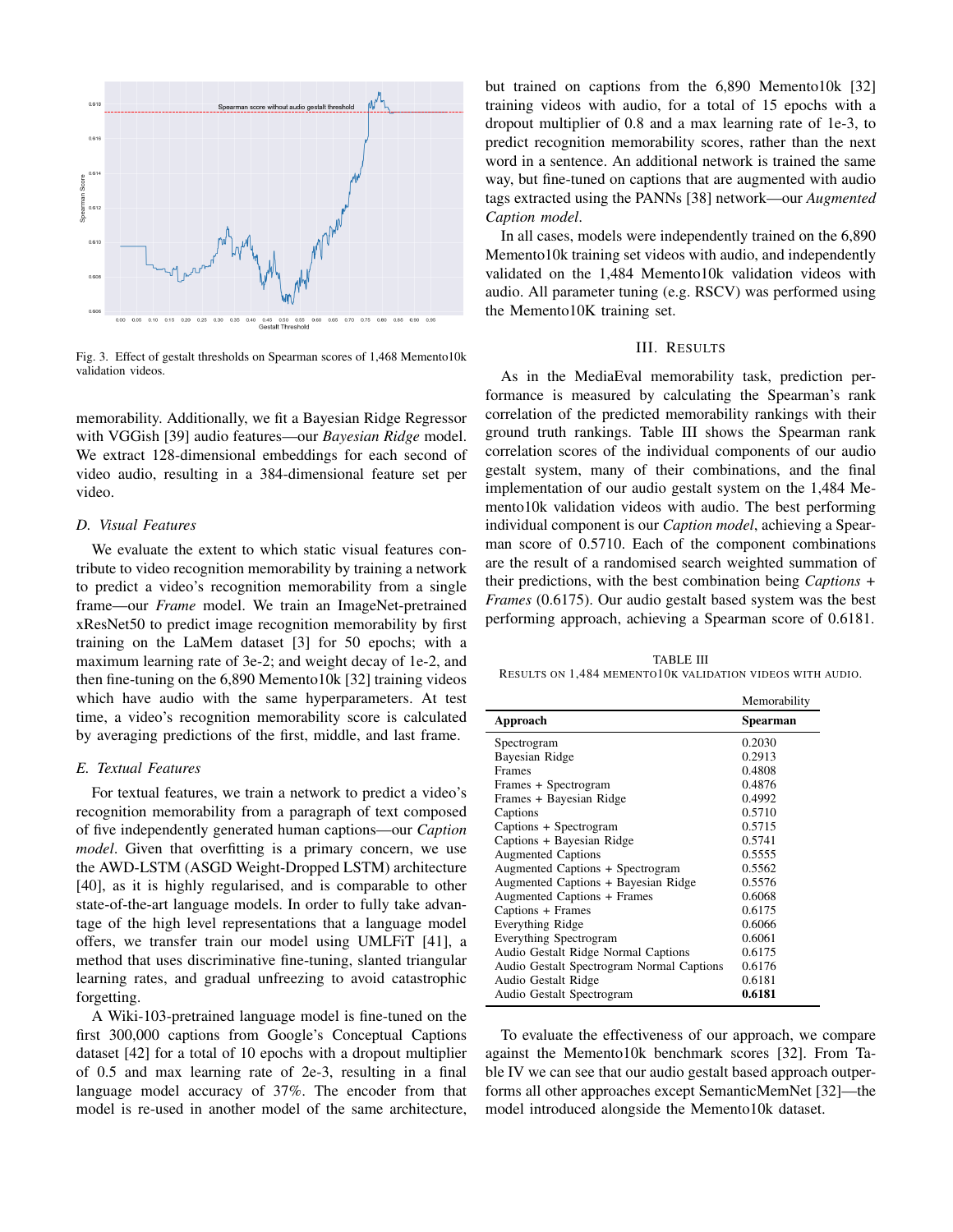#### TABLE IV

COMPARISON OF STATE-OF-THE-ART ON MEMENTO10K. \*TRAINED AND VALIDATED ON FEWER VIDEOS DUE TO AUDIO CONSTRAINT, 7,000 VS. 6,890 AND 1,500 VS. 1484 RESPECTIVELY.

| Memorability    |
|-----------------|
| <b>Spearman</b> |
| 0.730           |
| 0.485           |
| 0.552           |
| 0.574           |
| 0.615           |
| 0.663           |
| $0.618*$        |
|                 |

With respect to our results in Table III, the general trend for predicting video recognition memorability seems to be that the more modalities used, the better the predictions. Even the addition of a poorly-performing individual audio model (0.2913) with a better-performing individual visual model (0.4808), produces an increase in performance (0.4992). There are however, some very important exceptions to this trend. Indiscriminately tri-modal approaches, *Everything Ridge* (0.6066) and *Everything Spectrogram* (0.6061), achieve lower Spearman scores than the bi-modal combination of visual and textual predictions (0.6175), and their selectively tri-modal counterparts (0.6181).

At first glace, it appears that augmenting captions with audio-tags is worse than vanilla captions, Augmented Captions  $(0.5555)$  vs Captions  $(0.5710)$ ; Augmented Captions + Spectrogram (0.5562) vs Captions + Spectrogram (0.5715); Augmented Captions + Bayesian Ridge (0.5576) vs Captions + Bayesian Ridge (0.5741); Augmented Captions + Frames  $(0.6068)$  vs Captions + Frames  $(0.6175)$ , however, when selectively used in our audio gestalt system (0.6181), they outperform vanilla captions (0.6175).

#### IV. DISCUSSION

Our audio gestalt based system ultimately outperforms all of our other tested approaches. Even though the advantage incurred is only marginal, selectively including audio features (0.6181) is ultimately better than both always including them (0.6066), and not including them (0.6175). We believe that this can in part be explained by the fact that sounds have the have the potential to provide valuable contextual priming information [29], but that some sounds simply add noise, having a deleterious effect on overall understanding of a context. Thinking of audio gestalt as an ontological property that encapsulates high-level auditory features that positively contribute towards our understanding of a context, helps explain the benefit of using it as a measure to discriminate between useful and distracting audio in multimodal content. The effect of different gestalt thresholds is shown in Figure 3.

It is interesting to note that there is no difference in Spearman score between Audio Gestalt Spectrogram (0.6181) and Audio Gestalt Ridge (0.6181), even though the Bayesian Ridge achieves a noticeably higher Spearman score (0.2913) than the Spectrogram model (0.2030). This indicates that the inclusion of auditory features is not strictly additive, and further suggests that they may act as a contextual signal of some sort.

In [30], they found that the strongest predictors of sound recognition memorability were imageability, and causal uncertainty (Hcu). Naturally, we would expect our audio gestalt weightings to reflect this to some degree, but we found that the highest weighted audio gestalt feature is familiarity (top audiotag confidence score). The gestalt weightings for imageability; Hcu; familiarity; and arousal, are 0.2; 0.2; 0.4; 0.2 respectively. As shown in Figure 2, familiarity is the only audio gestalt feature with a bi-modal distribution. Both arousal and Hcu are heavily left skewed, leading us to believe that the models used to predict their scores have been overfit, and can be improved.

# V. CONCLUSIONS

In this paper we have assessed the influence of the audio modality on video recognition memorability, finding evidence to suggest that it primarily plays a contextualising role, with the potential to act as a signal or trigger that aids recognition depending on the extent of its high-level features. We introduced a novel multimodal deep learning-based late-fusion system that uses audio gestalt to estimate the influence of a given video's audio on its overall short-term recognition memorability that selectively leverages audio features to make a prediction accordingly. Our findings add further credibility to the hypothesis that recognition memorability is more closely linked to high-level perceptual properties of content than lowlevel properties, and that this relationship extends beyond the visual domain. Similar to the way in which textual memorability, both recall and recognition, has been suggested as not an inherent property of a concept, but a property of the concept in the context it is presented, the influence of auditory memorability in a multimodal medium such as video, is likely to be highly context dependent.

While this work has made progress towards understanding the influence of the audio modality on short-term video recognition memorability, the full extent of its role is far from being understood. It is possible that the correlation between the content/context of a video's auditory modality and its visual modality could play an important role in determining the audio's impact on the video's overall recognition memorability, however, without testing this experimentally, we simply cannot answer this question. We believe that improvements can be made by refining our measure of audio gestalt.

Independent memorability scores for each of the modalities—audio, visual, and textual—would assist us in elucidating the role they each play when coinciding with one another in a multimodal medium such as video, and should be a focus of future memorability research. Similarly, recognition memorability and recall memorability would each benefit from a directed disentanglement effort as they are often conflated. The way in which they interact is relatively unexplored, and further study here is likely to yield valuable insights.